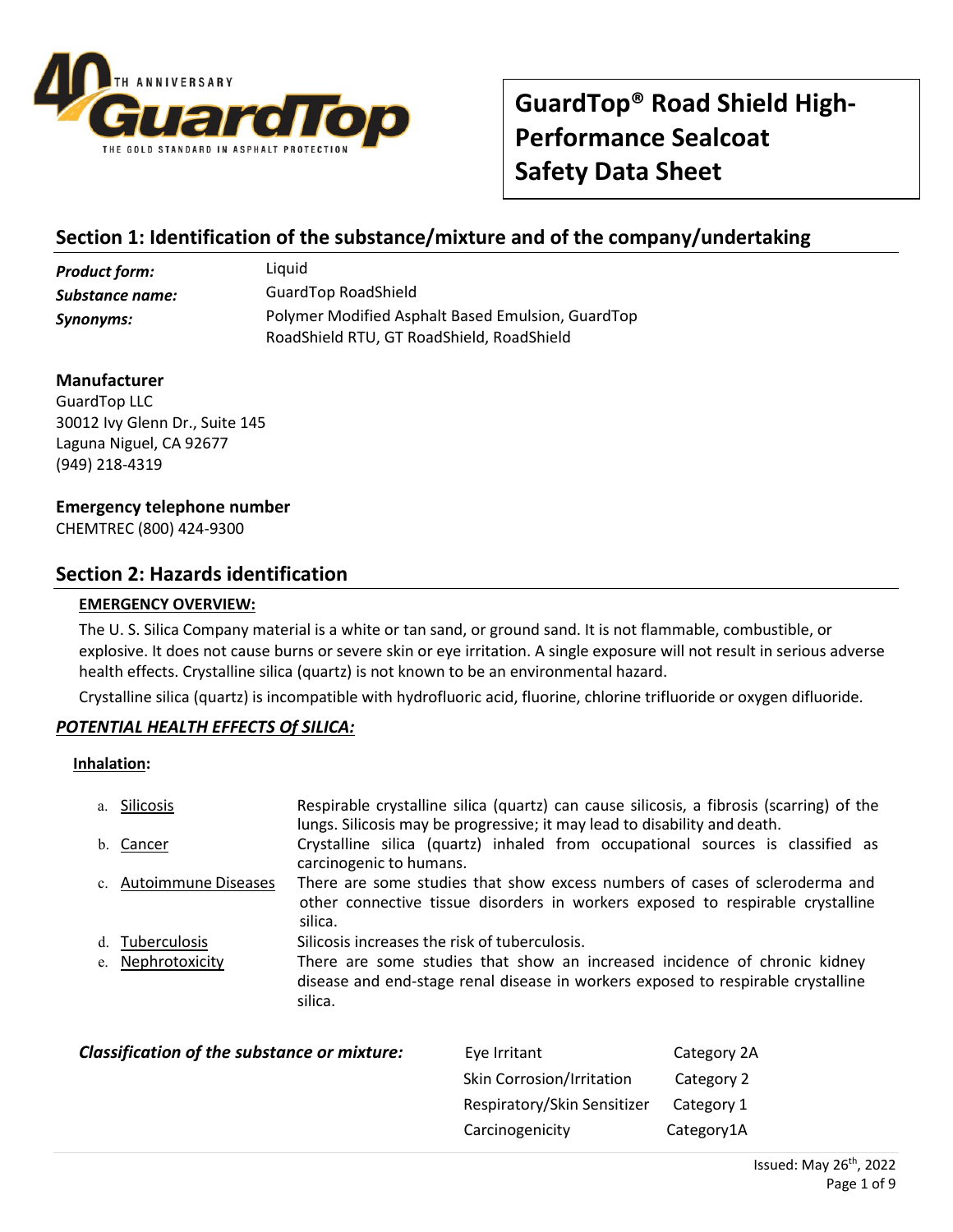



**Signal Word:** WARNING

### **Hazard Statements**

- May cause skin and eye irritation.
- Fumes from heated material may be irritating.
- Aspiration hazard if swallowed.
- Substance may be harmful if swallowed irritating mouth, throat and/or stomach.
- Prolonged or excessive inhalation may cause respiratory tract irritation.
- Vapors may have a strong offensive odor which may cause headaches, nausea and vomiting.
- Symptoms of overexposure include fatigue, tearing of eyes, burning sensation in the throat, cough, chest discomfort and skin irritation.
- Respirable crystalline silica-containing dust may be generated when working with dried product. Wet methods are recommended for any handling of dried material. Use personal protection and controls identified in Section 8 of this SDS as appropriate.

#### **Precautionary Statements**

- Obtain and read instructions before use.
- Do not handle until all safety precautions have been read and understood.
- Exposure to hot material may cause thermal burns.
- Cutting, grinding or impacting should be done under wet methods or other system to contain dust particles.

### **Section 3: Composition/information on ingredients**

| <b>Chemical Name</b>                              | <b>Amount</b>                       | <b>CAS Number</b>   |  |
|---------------------------------------------------|-------------------------------------|---------------------|--|
| Asphalt                                           | $\le$ = 20.0%                       | 8052-42-4           |  |
| Water                                             | $\le$ = 35.0%                       | 7732-18-5           |  |
| Aggregate Blend                                   | $> 45.0\%$                          | 14808-60-7          |  |
| Carbon Black                                      | $> 2.0\%$                           | 1333-86-4           |  |
| Hydrogen Sulfide                                  | > 0.05%                             | 7783-06-4           |  |
| Cellulose Fiber                                   | $> 1.0\%$                           | Mixture             |  |
| Latex                                             | $\le$ = 1.0 – 10.0%                 | <b>Trade Secret</b> |  |
| Quartz Sand                                       | $> 20\%$                            | 14808-60-7          |  |
| <b>Exposure Limits for Hazardous Ingredients:</b> |                                     |                     |  |
|                                                   | <b>OSHA PEL</b><br><b>ACGIH TLV</b> | <b>NIOSH REL</b>    |  |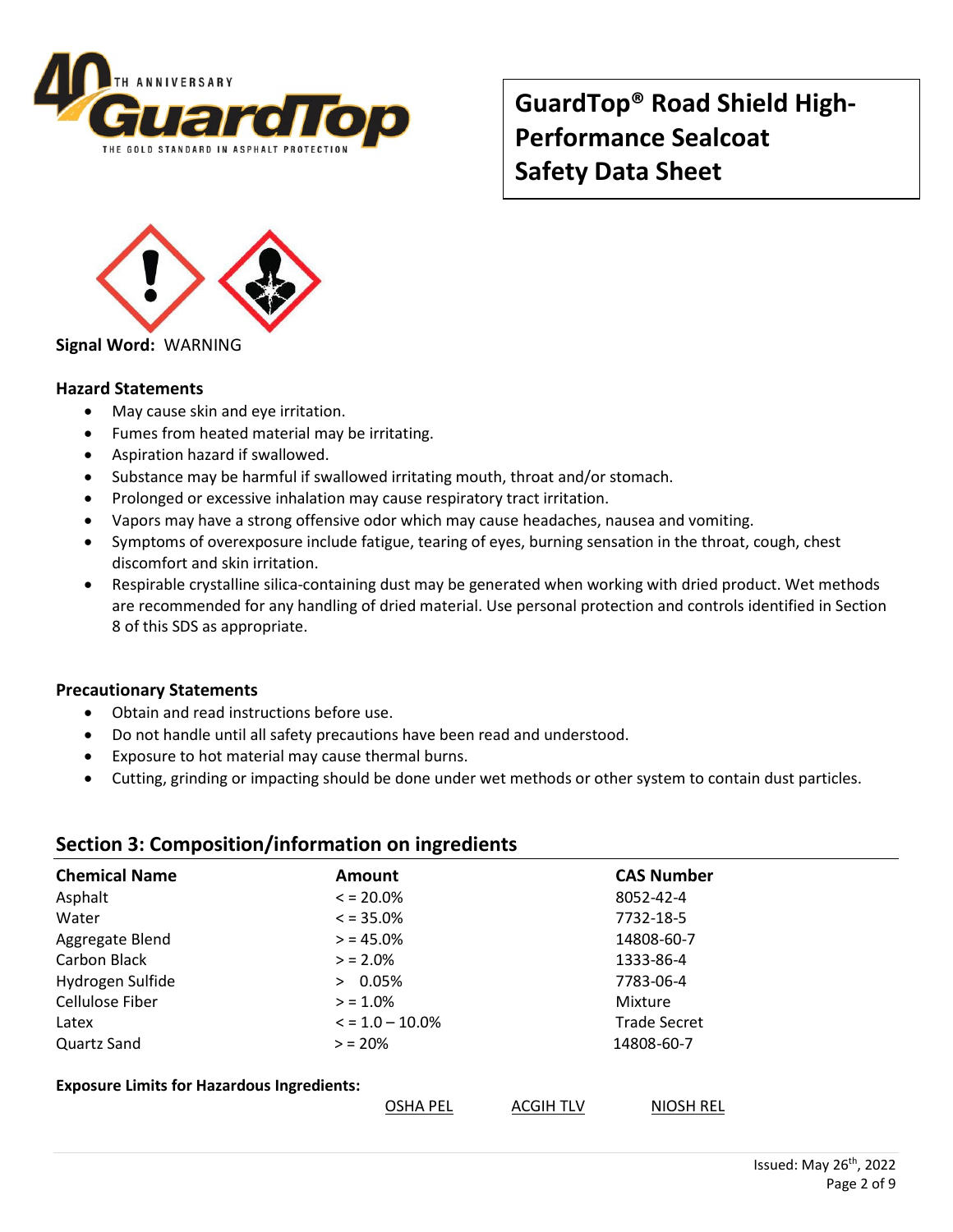![](_page_2_Picture_0.jpeg)

Crystalline Silica  $\frac{10 \text{ mg/m3}}{}$  .05 .05

% SiO2 +2

Crystalline silica exists in several forms, the most common of which is quartz. If crystalline silica (quartz) is heated to more than 870°C, it can change to a form of crystalline silica known as trydimite, and if crystalline silica (quartz) is heated to more than 1470°C, it can change to a form of crystalline silica known as cristobalite. The OSHA PEL for crystalline silica as trydimite and cristobalite is one-half of the OSHA PEL for crystalline silica (quartz).

# **Section 4: First aid measures**

| <b>First-aid measures general:</b>         | Get prompt medical attention. Dilute with water. If solidified, treat as neat<br>asphalt.                                                                                                                                                                                                  |  |
|--------------------------------------------|--------------------------------------------------------------------------------------------------------------------------------------------------------------------------------------------------------------------------------------------------------------------------------------------|--|
| First-aid measures after inhalation:       | At elevated temperatures, may cause irritation of the respiratory tract.<br>Although this product is not known to cause respiratory problems, if<br>breathing is difficult, safely remove victim to fresh air and provide oxygen.<br>Get immediate medical attention.                      |  |
| First-aid measures after skin contact:     | Wash skin with soap and water. Wear protective gloves to minimize skin<br>contamination. For hot material exposure, DO NOT attempt to remove<br>solidified material from the skin. DO NOT attempt to dissolve with solvents<br>or thinners. Medical attention may be required for removal. |  |
| First-aid measures after eye contact:      | Hold eyelids apart and flush eyes with plenty of water for at least 15<br>minutes. Get medical attention if irritation develops or persists. Burns due<br>to contact with heated material require immediate medical attention.                                                             |  |
| <b>First-aid measures after ingestion:</b> | Get immediate medical attention. Do not induce vomiting due to danger of<br>aspirating liquid into lungs. Gastric lavage may be required.                                                                                                                                                  |  |

| Most important symptoms and effects, both acute and delayed |                           |  |  |
|-------------------------------------------------------------|---------------------------|--|--|
| Eyes:                                                       | Irritation                |  |  |
| Skin:                                                       | Irritation                |  |  |
| Inhalation:                                                 | Irritation                |  |  |
| <b>Chronic Effects:</b>                                     | Unlikely with normal use. |  |  |

### **Section 5: Firefighting measures**

| <b>Extinguishing media</b>      |                                                                                                                                                                             |
|---------------------------------|-----------------------------------------------------------------------------------------------------------------------------------------------------------------------------|
| Suitable extinguishing media:   | Use alcohol foam, Class "B" extinguisher, carbon dioxide or water spray<br>when fighting fires involving this material. Avoid using straight water<br>streams or water jet. |
| Unsuitable extinguishing media: | Exercise care when using water as contact with hot asphalt products - may<br>produce steam and violent foaming.                                                             |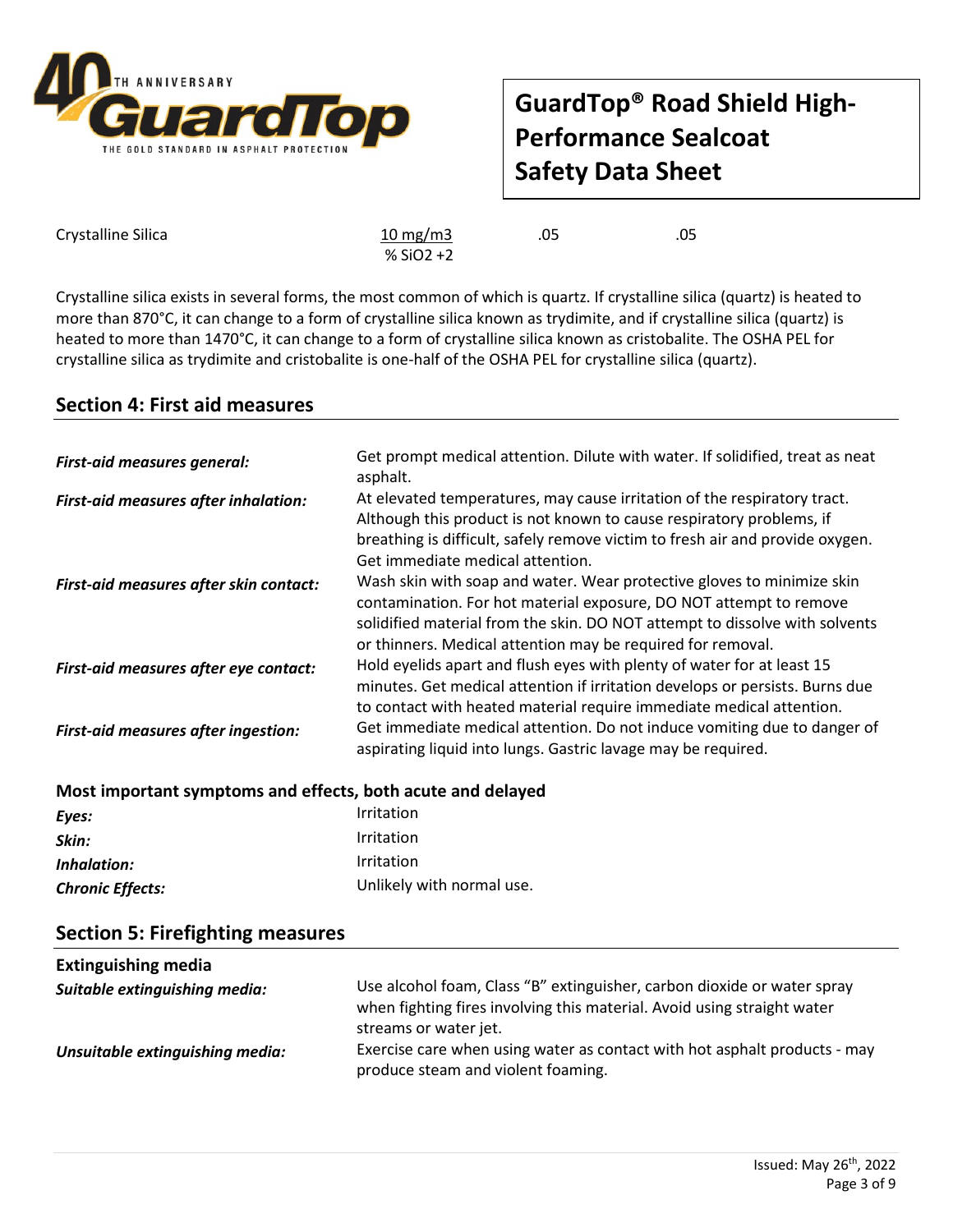![](_page_3_Picture_0.jpeg)

### **Special hazards arising from the substance or mixture**

| <b>Fire hazard:</b>                    | Product is an aqueous solution. Heated product may produce hazardous<br>fumes, decomposition products or residues. Small quantities of hydrogen<br>sulfide may be released upon heating.                                                         |  |
|----------------------------------------|--------------------------------------------------------------------------------------------------------------------------------------------------------------------------------------------------------------------------------------------------|--|
| <b>Explosion hazard:</b>               | <b>None</b>                                                                                                                                                                                                                                      |  |
| <b>Reactivity:</b>                     | Avoid contact with strong bases.                                                                                                                                                                                                                 |  |
| <b>Advice for firefighters</b>         |                                                                                                                                                                                                                                                  |  |
| <b>Firefighting instructions:</b>      | Decomposition may produce fumes, smoke, oxides of carbon,<br>hydrocarbons, and possible small quantities of hydrogen sulfide. Avoid<br>breathing vapors from heated material. Combustion may produce CO,<br>NOx, Sox, and reactive hydrocarbons. |  |
| <b>Protection during firefighting:</b> | As in any fire, wear self-contained breathing apparatus pressure-demand<br>MSHA/NIOSH approved and full protective gear.                                                                                                                         |  |

### **Section 6: Accidental release measures**

# **Personal precautions, protective equipment, and emergency procedures** *General measures:* Clean up spills immediately using appropriate personal protective equipment. **For non-emergency personnel Protective equipment:** Gloves, safety glasses with side and brow shield, boots. *Emergency procedures:* Absorb spills with absorbent material. Contain spilled liquid with sand or earth. **For emergency responders** *Protective equipment:* Gloves, safety glasses with side and brow shield, boots.

**Emergency procedures:** Stop the source of the leak or release. Clean up releases as soon as possible.

### **Environmental precautions**

Prevent contamination of soil, surface water or groundwater.

### **Methods for containment/clean up**

Absorb spills with inert material. Contain spilled liquid with sand or earth. Contain liquid to prevent contamination of soil, surface water or groundwater. Large spillage should be dammed-off and pumped into containers.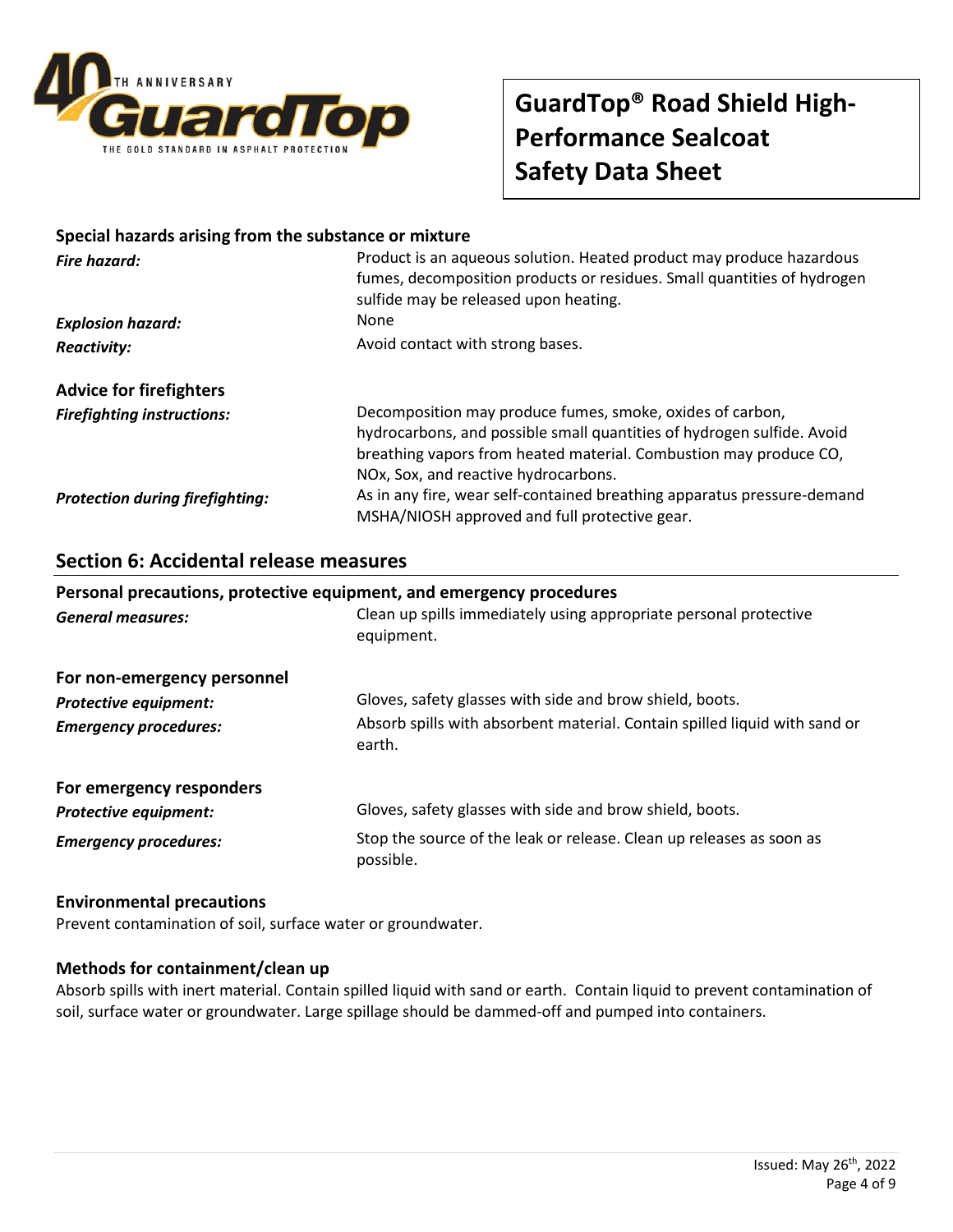![](_page_4_Picture_0.jpeg)

# **Section 7: Handling and storage**

| <b>Precautions for safe handling</b>  |                                                                                                                                                                                                                                                                                                                                                                                                                       |  |
|---------------------------------------|-----------------------------------------------------------------------------------------------------------------------------------------------------------------------------------------------------------------------------------------------------------------------------------------------------------------------------------------------------------------------------------------------------------------------|--|
| <b>Shelf Life:</b>                    | 30 Days @ 50-120 degrees F (in original, sealed containers).<br>When handling hot material, use protective clothing impervious to this<br>material. Respirable crystalline silica-containing dust may be generated<br>when working with dried product. Wet methods are recommended for any<br>handling of dried material. Use personal protection and controls identified<br>in Section 8 of this SDS as appropriate. |  |
| Additional hazards when processed:    |                                                                                                                                                                                                                                                                                                                                                                                                                       |  |
| <b>Precautions for safe handling:</b> | Use good Hygiene measures: wash exposed areas with mild soap and water<br>before eating, drinking, or smoking and again when leaving work.                                                                                                                                                                                                                                                                            |  |
| <b>Storage conditions:</b>            | Do not store at temperatures above 120 degrees F.                                                                                                                                                                                                                                                                                                                                                                     |  |

# **Section 8: Exposure controls/personal protection**

| <b>Engineering Controls:</b>                | Facilities storing or utilizing this material should be equipped with an<br>eyewash facility and a safety shower. Avoid confined spaces. Cutting,<br>grinding, or impacting should be done under wet methods or other system<br>to contain dust particles. |
|---------------------------------------------|------------------------------------------------------------------------------------------------------------------------------------------------------------------------------------------------------------------------------------------------------------|
| <b>Eye/Face Protection Requirements:</b>    | Where contact with this material is likely, eye protection with side and<br>brow shield is recommended.                                                                                                                                                    |
| <b>Skin Protection Requirements:</b>        | Selection of specific items such as gloves, boots, apron, or full-body suit will<br>depend on operation and potential exposure.                                                                                                                            |
| <b>Respiratory Protection Requirements:</b> | Where there is potential for airborne exposure more than applicable limits,<br>wear NIOSH/MSHA approved respiratory protection.                                                                                                                            |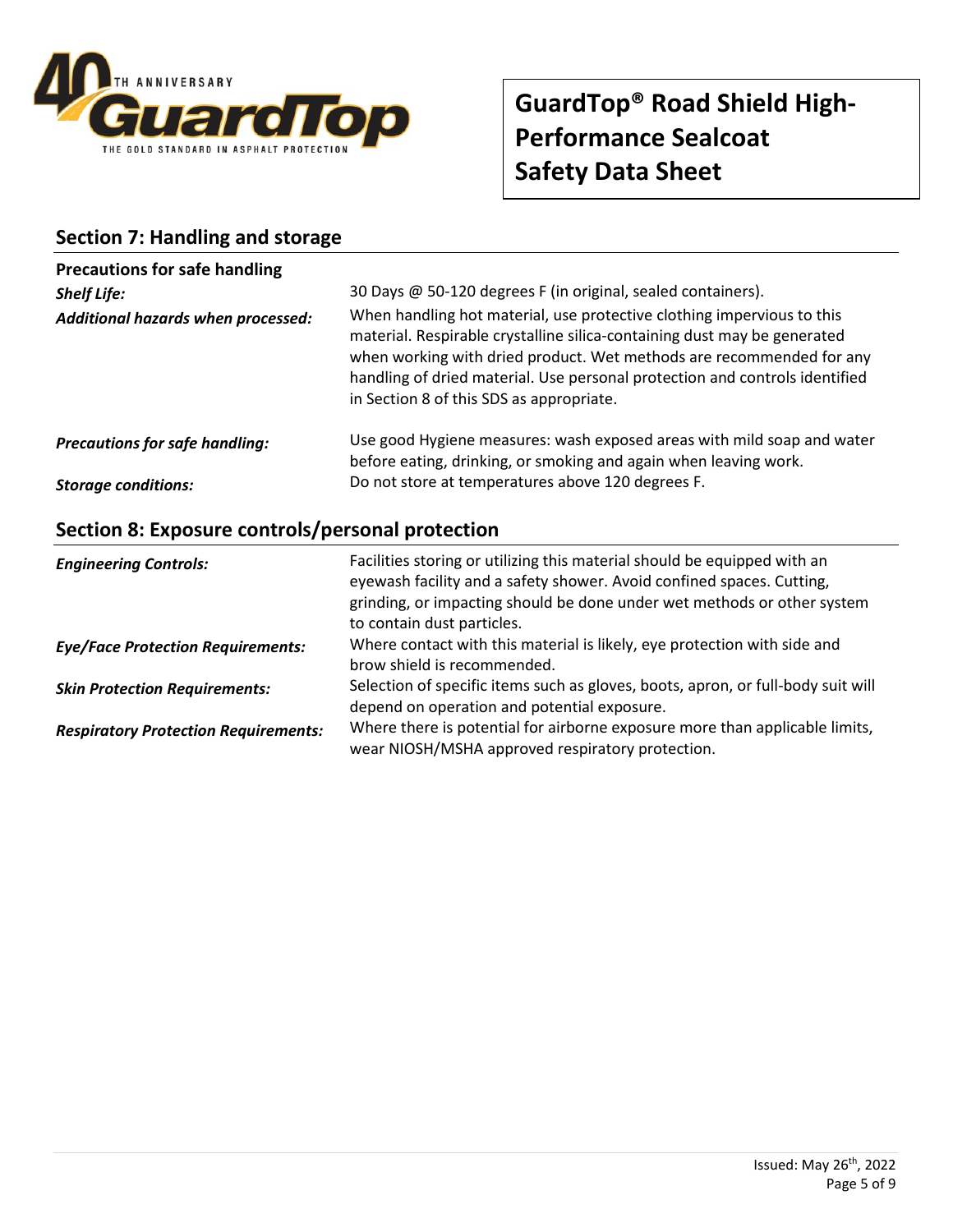![](_page_5_Picture_0.jpeg)

| <b>Exposure Guidelines:</b>                           |                                    |                                                            |
|-------------------------------------------------------|------------------------------------|------------------------------------------------------------|
| <b>Hydrogen Sulfide:</b>                              | <b>NIOSH REL</b>                   | C 10 ppm, 15 mg/m3 (10 min.)<br>C 20 ppm, 50 ppm (10 min.) |
|                                                       | <b>OSHA PEL</b>                    |                                                            |
| Section 9: Physical and chemical properties           |                                    |                                                            |
| Information on basic physical and chemical properties |                                    |                                                            |
| <b>Physical state:</b>                                | Liquid                             |                                                            |
| Appearance:                                           | Brown to Black                     |                                                            |
| Odor:                                                 | Asphalt Odor                       |                                                            |
| pH:                                                   | $8.5 - 10.0$                       |                                                            |
| <b>Melting point:</b>                                 | 0 <sup>C</sup>                     |                                                            |
| <b>Freezing point:</b>                                | 0 <sup>C</sup>                     |                                                            |
| <b>Specific Gravity:</b>                              | 1.2-1.5 (Water=1)                  |                                                            |
| <b>Boiling point:</b>                                 | 212 degrees F @ 760 mm Hg          |                                                            |
| <b>Flash point:</b>                                   | None                               |                                                            |
| UEL:                                                  | N/A                                |                                                            |
| LEL:                                                  | N/A                                |                                                            |
| Vapor pressure:                                       | Same as water mm Hg @ 70 degrees F |                                                            |
| Solubility:                                           | Soluble in water                   |                                                            |
| %Volatiles:                                           | <35% @ 70 degrees F @ 760 mm Hg    |                                                            |
| VOC:                                                  | $<$ 1                              |                                                            |

# **Section 10: Stability and reactivity**

| <b>Reactivity:</b>                         | Low                                                          |
|--------------------------------------------|--------------------------------------------------------------|
| <b>Chemical stability:</b>                 | This compound is stable at ambient conditions.               |
| <b>Possibility of hazardous reactions:</b> | Low                                                          |
| <b>Conditions to avoid:</b>                | Avoid extreme temperatures.                                  |
| Incompatible materials:                    | Avoid contact with strong bases.                             |
| <b>Hazardous decomposition product:</b>    | Decomposition will not occur if handled and stored properly. |
| <b>Polymerization:</b>                     | Hazardous polymerization will not occur.                     |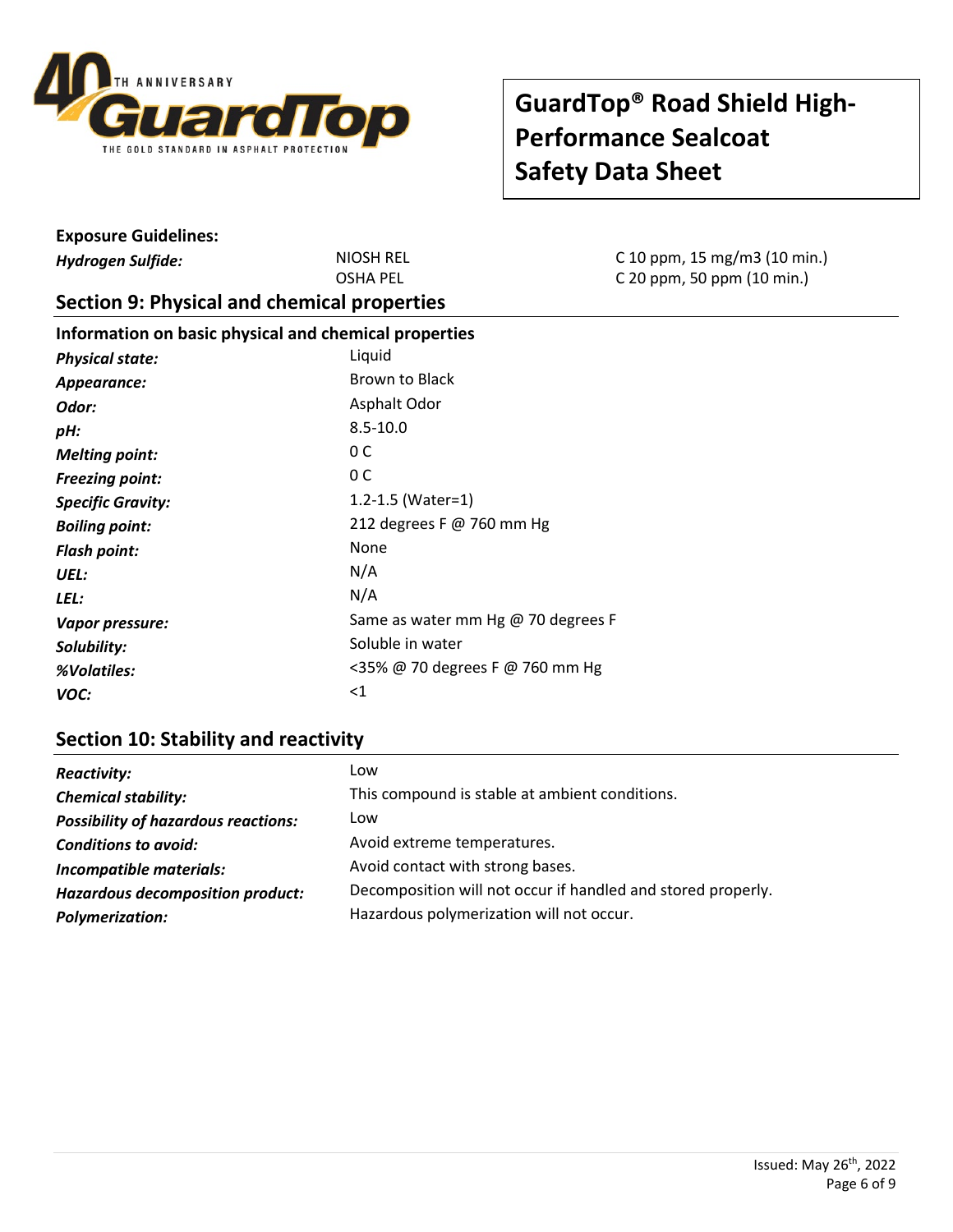![](_page_6_Picture_0.jpeg)

# **Section 11: Toxicological information**

| <b>Skin corrosion:</b>                                                       | May cause irritation and a rash with prolonged or repeated contact with<br>skin.                            |                                                                                                                                                                 |  |  |
|------------------------------------------------------------------------------|-------------------------------------------------------------------------------------------------------------|-----------------------------------------------------------------------------------------------------------------------------------------------------------------|--|--|
| Serious eye damage/irritation:                                               | Irritating, may injure eye tissue if not removed promptly.                                                  |                                                                                                                                                                 |  |  |
| <b>Respiratory or skin sensitization:</b>                                    | Repeated contact may cause skin irritation, prolonged inhalation may cause<br>respiratory tract irritation. |                                                                                                                                                                 |  |  |
| <b>Germ cell mutagenicity:</b>                                               | None                                                                                                        |                                                                                                                                                                 |  |  |
| Carcinogenicity:                                                             | <b>IARC</b>                                                                                                 | No components of this product present at levels greater than or<br>equal to 0.1% is identified as probable, possible, or confirmed<br>human carcinogen by IARC. |  |  |
|                                                                              | <b>ACGIH</b>                                                                                                | No components of this product present at levels greater than or<br>equal to 0.1% is identified as a carcinogen or potential<br>carcinogen by ACGIH.             |  |  |
|                                                                              | <b>NTP</b>                                                                                                  | No components of this product present at levels greater than or<br>equal to 0.1% is identified as a known or anticipated carcinogen<br>by NTP.                  |  |  |
|                                                                              | <b>OSHA</b>                                                                                                 | No components of this product present at levels greater than or<br>equal to 0.1% is identified as carcinogen or potential carcinogen<br>by OSHA.                |  |  |
| <b>Reproductive toxicity:</b>                                                | harm.                                                                                                       | This product contains one or more chemicals known to cause reproductive                                                                                         |  |  |
| Specific target organ toxicity                                               |                                                                                                             | Skin and/or respiratory irritation, mild.                                                                                                                       |  |  |
| (single exposure):<br>Specific target organ toxicity<br>(repeated exposure): | Skin, respiratory, kidney and liver.                                                                        |                                                                                                                                                                 |  |  |
| <b>Aspiration hazard:</b>                                                    | Respiratory distress as a result of aspiration.                                                             |                                                                                                                                                                 |  |  |
| Symptoms/injuries after inhalation:                                          | Respiratory tract irritation, cough, chest discomfort.                                                      |                                                                                                                                                                 |  |  |
| Symptoms/injuries after eye contact:                                         | Eye tearing, irritation, burns if contact made with heated material.                                        |                                                                                                                                                                 |  |  |
| Symptoms/injuries after ingestion:                                           |                                                                                                             | Harmful if swallowed, irritating to mouth, throat and stomach.                                                                                                  |  |  |

# **Section 12: Ecological information**

### **Environmental Hazards**

This material should be prevented from uncontrolled applications to soil or earth. This material should be prevented from entering storm water, sewage drainage systems and bodies of water.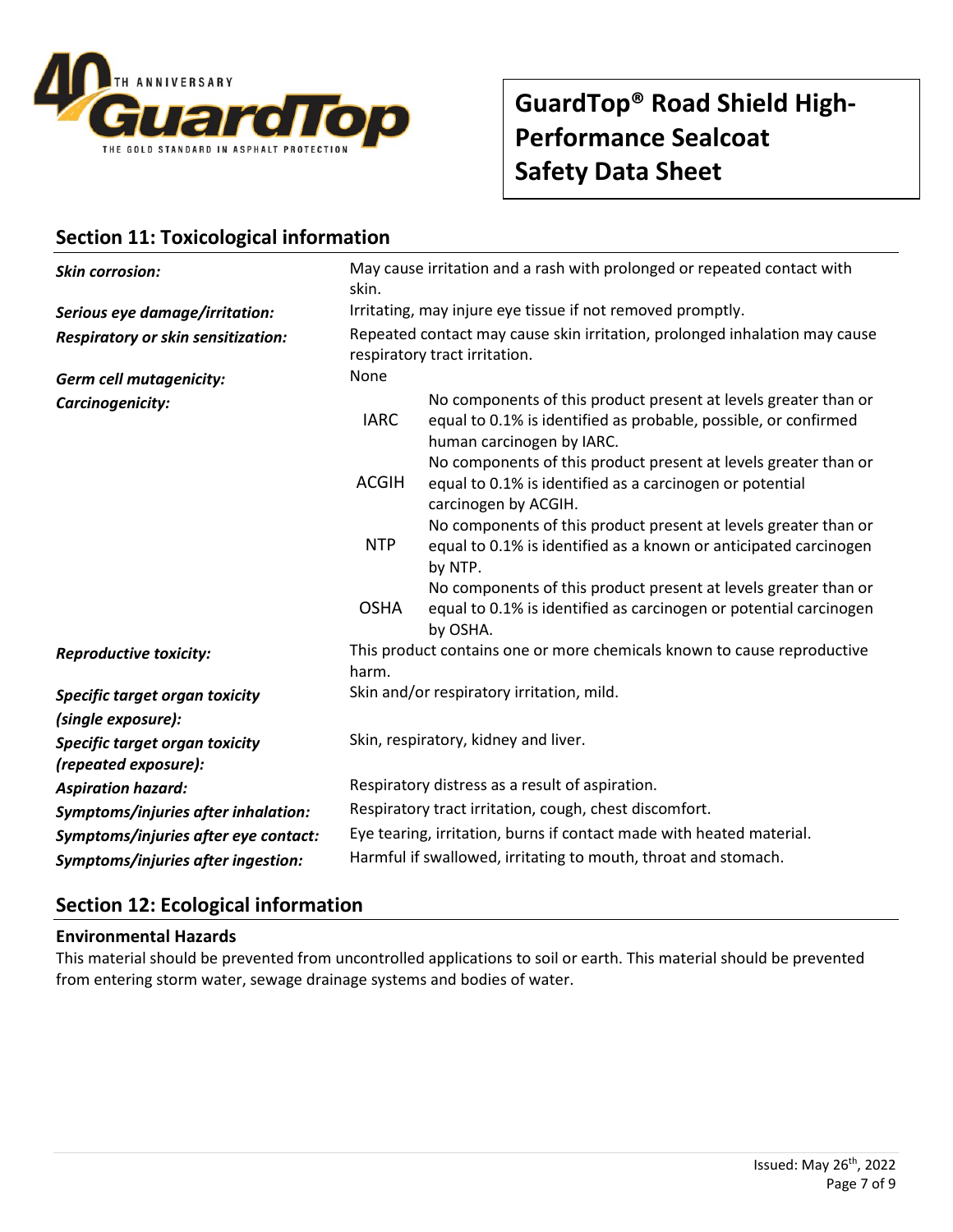![](_page_7_Picture_0.jpeg)

# **Section 13: Disposal considerations**

| <b>Waste Disposal:</b>         | This product, as supplied, when discarded or disposed of, may be a<br>hazardous waste according to Federal regulations (40 CFR 261). Under the<br>Resource Conservation and Recovery Act (RCRA), it is the responsibility of<br>the user of the product to determine whether the material is a hazardous<br>waste subject to RCRA. Treat or dispose of waste material in accordance<br>with all local, state/provincial, and national requirements. Avoid disposal<br>into wastewater treatment facilities. |
|--------------------------------|-------------------------------------------------------------------------------------------------------------------------------------------------------------------------------------------------------------------------------------------------------------------------------------------------------------------------------------------------------------------------------------------------------------------------------------------------------------------------------------------------------------|
| <b>Contaminated Materials:</b> | Treat as product waste.                                                                                                                                                                                                                                                                                                                                                                                                                                                                                     |
| <b>Container Disposal:</b>     | Unclean empty containers should be disposed of in the same manner as<br>the contents.                                                                                                                                                                                                                                                                                                                                                                                                                       |

# **Section 14: Transport information**

| <b>Product Label:</b>     | <b>GuardTop Ultra Asphalt Based Emulsion</b> |
|---------------------------|----------------------------------------------|
| UN Number:                | Non-hazardous, no UN number                  |
| <b>DOT Shipping Name:</b> | Non-Regulated, Water Based Asphalt Emulsion  |
| <b>DOT Hazard Class:</b>  | Non-Hazardous                                |

### **Section 15: Regulatory information**

| <b>EEC Symbols and Indications of Danger:</b> | Irritant (Xi)                                                                                                             |
|-----------------------------------------------|---------------------------------------------------------------------------------------------------------------------------|
| <b>R-Phrases:</b>                             | R36/37/38 - Irritating to eyes, respiratory system, and skin.                                                             |
| <b>WHMIS Hazard Symbols:</b>                  | Class $D - Irr$                                                                                                           |
| <b>CERCLA Hazardous Substances:</b>           | HYDROGEN SULFIDE (CAS 7783-06-4) - RQ 100 lb.                                                                             |
| <b>California Proposition 65:</b>             | This product contains one or more chemicals known to the State of<br>California to cause cancer and/or reproductive harm. |
| Clean Air Act – Section 112:                  |                                                                                                                           |
| Title V:                                      | HYDROGEN SULFIDE (7783-06-4)                                                                                              |
| <b>SC Toxic Air Pollutants List:</b>          | HYDROGEN SULFIDE (7783-06-4)                                                                                              |
| Sara Title II – Section 313:                  | There are no known ingredients in sufficient quantity to be subject to<br>reporting.                                      |
| <b>TSCA Inventory Status:</b>                 | All ingredients of this product are listed.                                                                               |